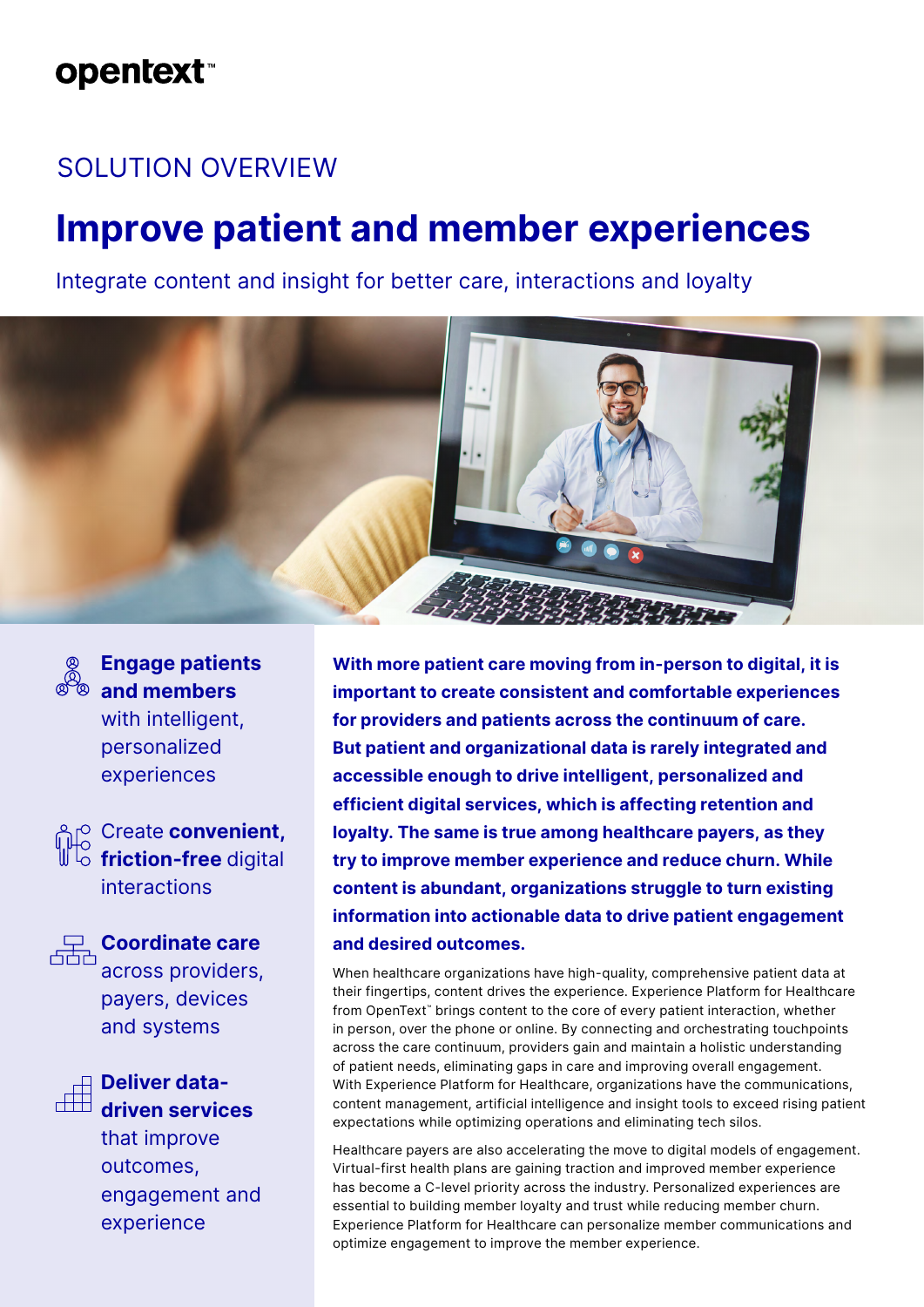### **opentext™**

#### **Engage patients and members with intelligent, personalized experiences**

Delivering personalization throughout the care journey improves provider-patient relationships, drives desired clinical outcomes and reduces readmissions and associated costs. Unifying access to data means organizations can take full advantage of data insights, prioritizing patient-centric care for more relevant, beneficial experiences. Plus, by integrating and bridging data from various systems, applications and data sources, the entire care network benefits, streamlining data management to improve healthcare data interoperability.

#### **Deliver convenient, friction-free digital interactions**

Experience Platform for Healthcare from OpenText enables organizations to shift to a digital-first business model for patient and clinical interactions while improving engagement across a range of digital channels. Whether interacting for enrollment, telehealth or chronic disease management, digitized information and workflows allow for secure and efficient clinical and non-clinical document exchange. Plus, improved self-service options foster convenient care access and expedited communications.

#### **Coordinate care across payers, providers, devices and systems**

Timely, compliant data exchanges across a network of caregivers, patients, patient advocate groups and insurers eliminate gaps in care. Intelligently automating healthcare processes and workflows increases collaboration across the digital ecosystem of stakeholders and promotes optimized patient and member communications. By streamlining patient data management, backed by secure information exchange, organizations can deliver intelligent and connected healthcare.

#### **Create data-driven services**

With Experience Platform for Healthcare from OpenText, organizations can provide a consistent and quality experience throughout the patient lifecycle from outreach and enrollment to service and follow-up. The expansive platform supports a variety of use cases, such as patient acquisition, onboarding and omnichannel conversations, leveraging analytics to gain new patient insights and drive operational efficiency. Using IoT data further improves visibility, proactively connecting with patients and identifying the most effective treatment options.

#### **OpenText Experience Platform**